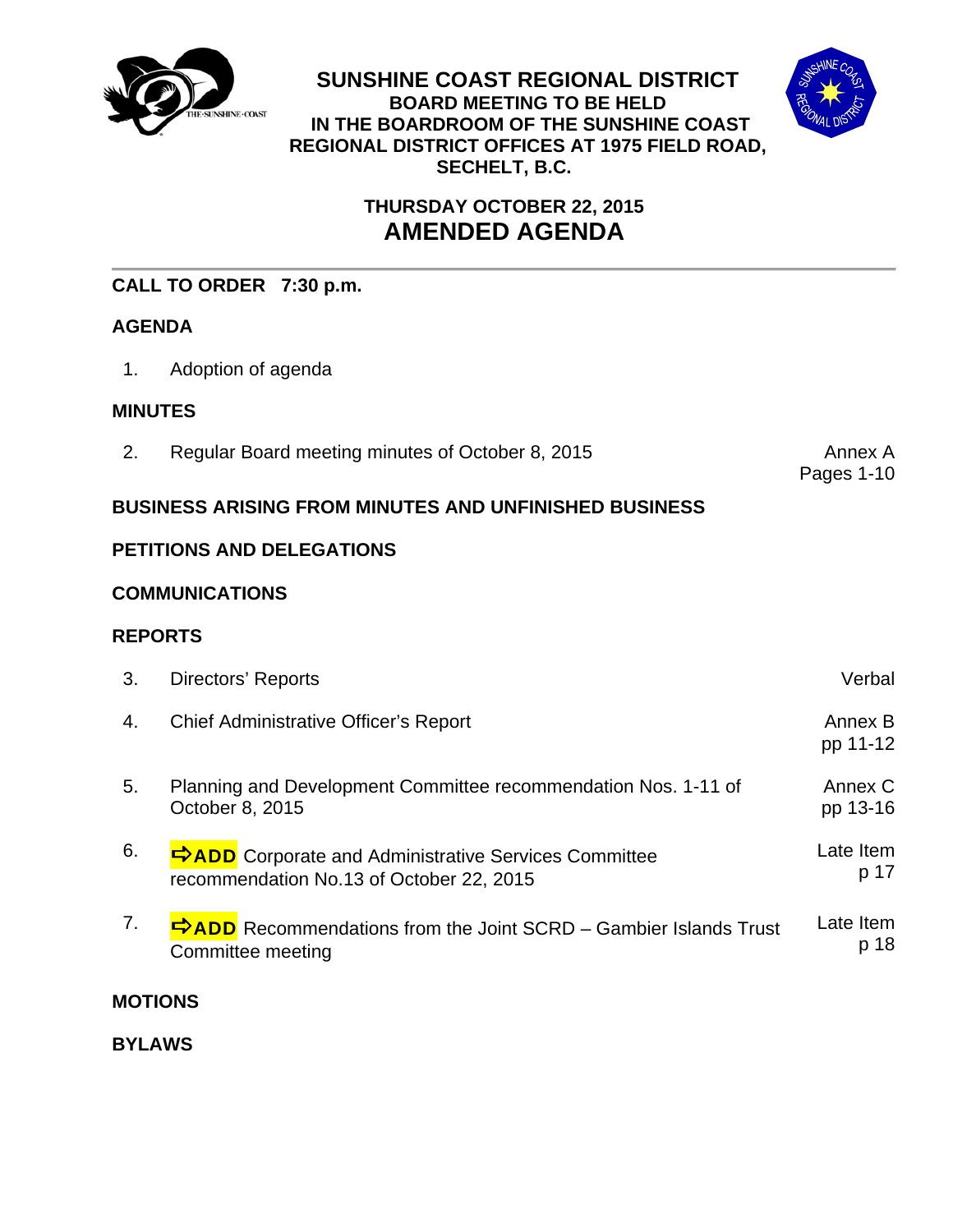#### **NEW BUSINESS**

|  | <b>⇒ADD</b> Letter of Support – Promote the Coast | Late Item |
|--|---------------------------------------------------|-----------|
|  |                                                   |           |

#### **IN CAMERA**

THAT the public be excluded from attendance at the meeting in accordance with Section 90 (1) (e), (i) and (k) of the *Community Charter*, "the acquisition, disposition or expropriation of land or improvements…", "the receipt of advice that is subject to solicitor-client privilege…", and "negotiations and related discussions respecting the proposed provision of a municipal service…".

p 19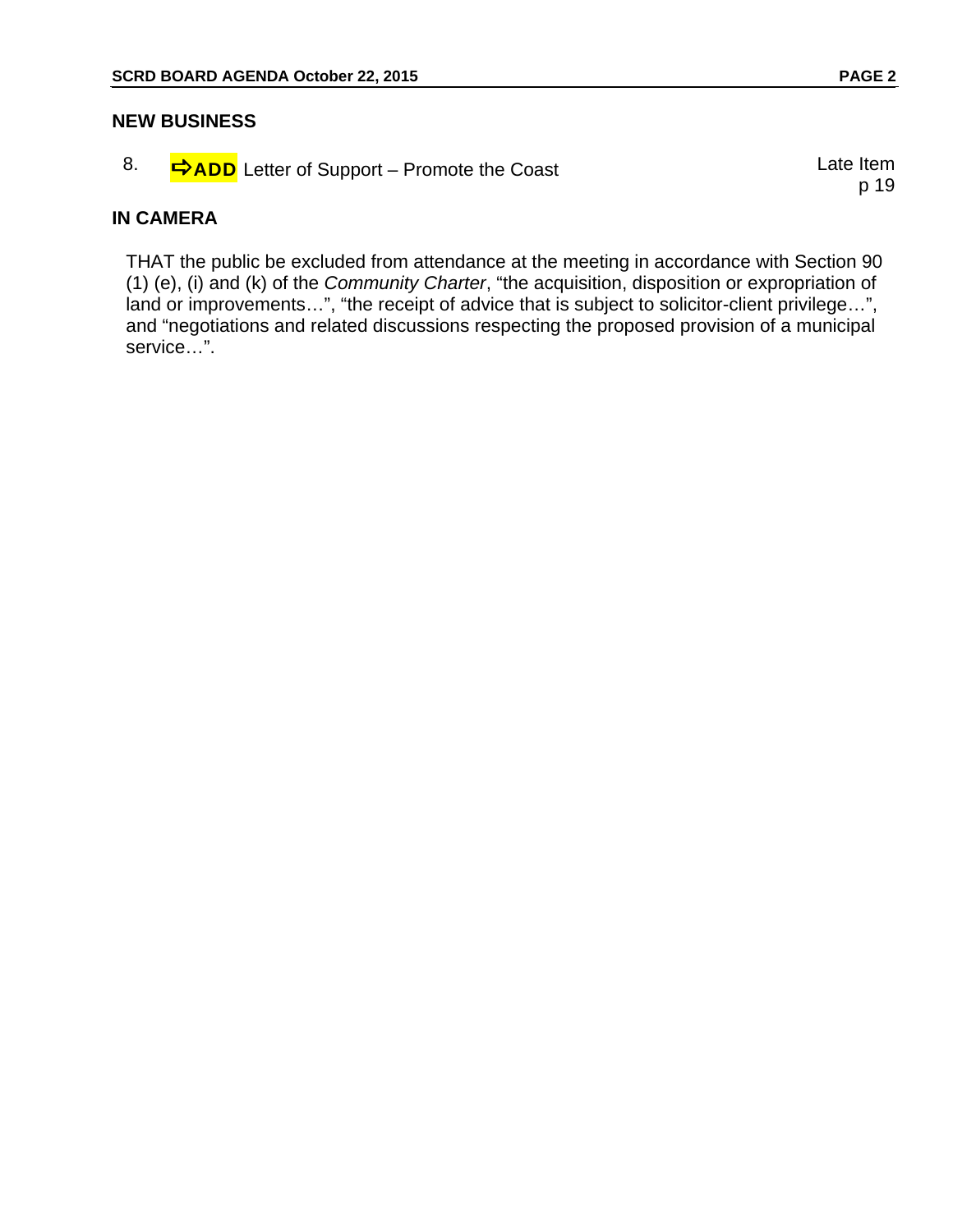### **Recommendation No. 13** *2016 Asset Management Planning Program*

The Corporate and Administrative Services Committee recommended that the report titled "2016 Asset Management Planning Program" be received;

AND THAT the Board approve the following grant applications to the 2016 Asset Management Planning Program:

- \$4,200 grant / \$4,200 SCRD Community hall facility audits and condition assessments [650];
- \$2,800 grant / \$2,800 SCRD Mason Road Transit and Utilities buildings facility audits and condition assessments [312 and 370];
- \$9,000 grant / \$9,000 SCRD Gibsons and District Aquatic Facility and Sunshine Coast Arena structural condition assessment [616 and 620];

AND THAT the budget proposals be brought forward to the 2016 budget process for the SCRD funding portion of the asset management grants;

AND FURTHER THAT this recommendation be forwarded to the October 22, 2015 Regular Board meeting for adoption.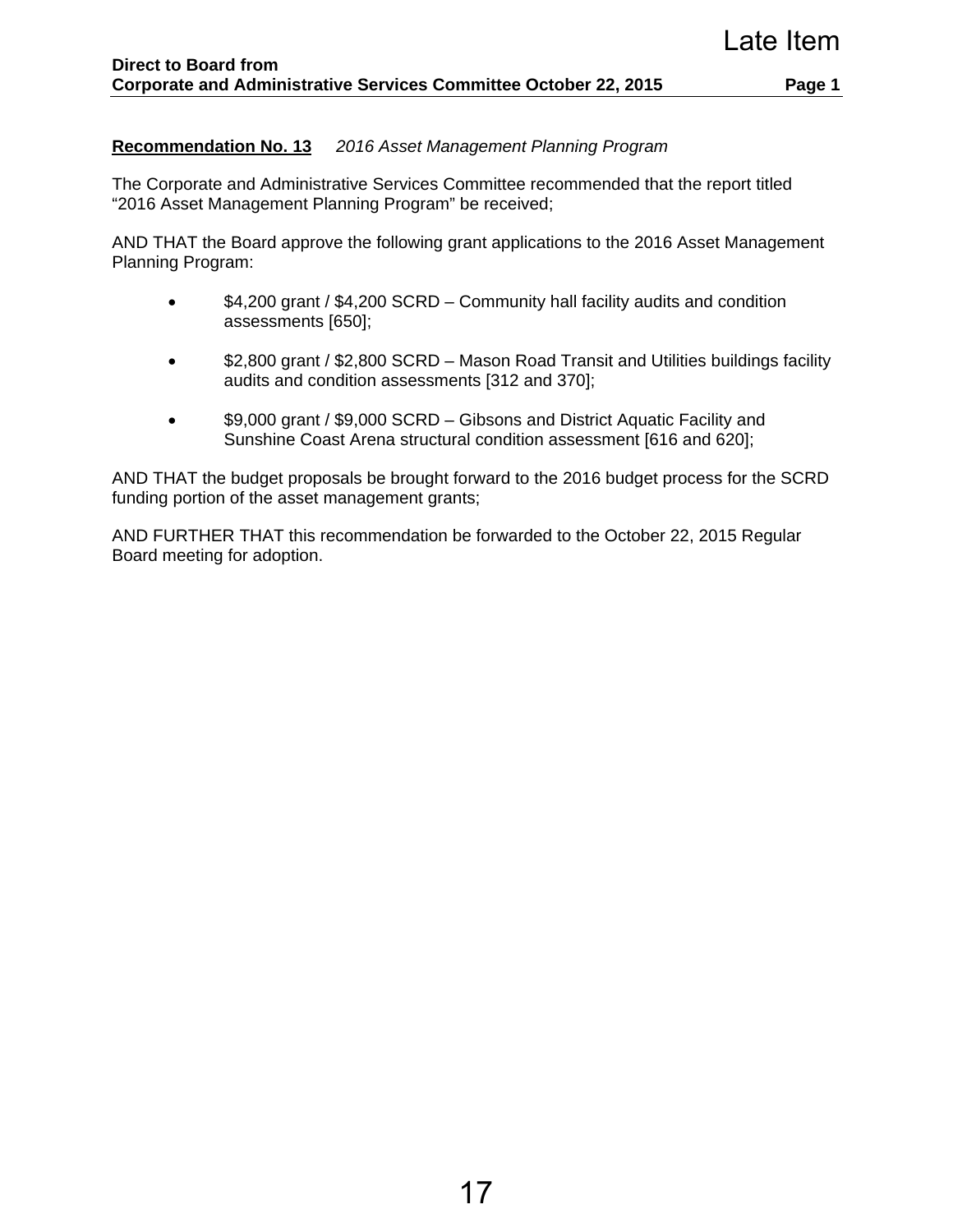## **SCRD STAFF REPORT**

| RE:          | <b>RECOMMENDATIONS FROM THE JOINT SCRD - GAMBIER ISLANDS TRUST</b><br><b>COMMITTEE</b> |
|--------------|----------------------------------------------------------------------------------------|
| <b>FROM:</b> | Sherry Reid, Deputy Corporate Officer                                                  |
| TO:          | Regular Board - October 22, 2015                                                       |
| <b>DATE:</b> | October 22, 2015                                                                       |

#### **RECOMMENDATIONS**

**THAT the report titled "Recommendations from the Joint SCRD – Gambier Islands Trust Committee" be received;** 

**AND THAT the Board consider adoption of the recommendations from the Joint SCRD – Gambier Islands Trust Committee meeting.** 

#### **BACKGROUND**

At the October 8, 2015 Regular Board meeting, the Joint Sunshine Coast Regional District – Gambier Local Trust Committee minutes of September 14, 2015 were received. The two recommendations within the September 14, 2015 minutes were not discussed or adopted and are therefore being brought back for Board consideration, as follows:

Recommendation:

THAT the SCRD and Islands Trust staff discuss the development of a letter of understanding on bylaw enforcement;

AND THAT a report on the potential letter of understanding be brought to the SCRD Board and Gambier Island Local Trust Council for consideration.

Recommendation:

THAT a working group be created within two months to consider a trail strategy for the Islands and to collaborate with the stakeholders from the SCRD and Islands Trust.